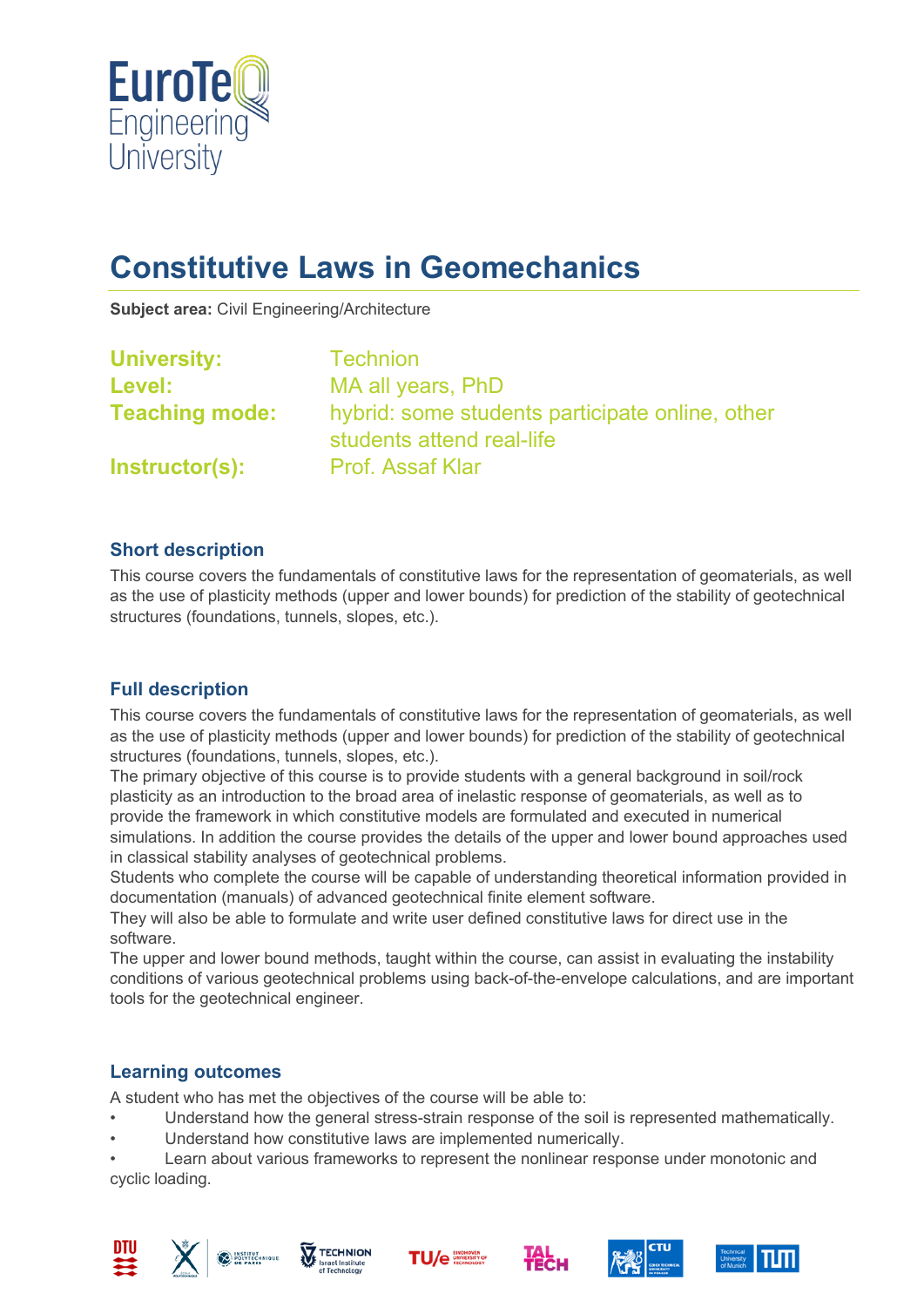

• Predict stress strain response under given strain path and stress path conditions (drained and undrained).

- Calibrate parameters for various constitutive models.
- Understand the advantages and limitations of each constitutive framework and models, with respect to specific geotechnical problems.
- Predict the capacity for various geotechnical problems using limit analysis.
- Utilize the mobilized strength design approach.

## **General information**

| <b>Contact hours per week:</b>   | The course will be given as a concentrated course in the first 3 weeks of<br>January 2023. Students are obligated to 39 contact hours.                                                                                                      |
|----------------------------------|---------------------------------------------------------------------------------------------------------------------------------------------------------------------------------------------------------------------------------------------|
| <b>Total workload:</b>           | 100 (in student hours for the whole course)                                                                                                                                                                                                 |
| <b>ECTS credits:</b>             | 5                                                                                                                                                                                                                                           |
| Language:                        | English                                                                                                                                                                                                                                     |
| <b>Course start date:</b>        | 02 January 2023                                                                                                                                                                                                                             |
| Course end date:                 | 20 January 2023                                                                                                                                                                                                                             |
| Add. info about start date:      |                                                                                                                                                                                                                                             |
| <b>Weekly teaching day/time:</b> |                                                                                                                                                                                                                                             |
| Time zone:                       | CET +1 (Estonia, Israel)                                                                                                                                                                                                                    |
| <b>Further information:</b>      | Please note that Technion does not work with ECTS. The amount of ECTS<br>which you see in the description is meant to give an indication of the<br>intensity of the course. However, the transcript of records will not be listing<br>ECTS. |
| <b>Prerequisites:</b>            | Geomechanics, Basic Soil Mechanics.                                                                                                                                                                                                         |
| <b>Activities and methods:</b>   | Lectures, Self-study, Exercises                                                                                                                                                                                                             |
| Presence on campus:              |                                                                                                                                                                                                                                             |

## **Final examination**

| Form:                        | written    |
|------------------------------|------------|
| Date:                        |            |
| Location/format:             | online     |
| Re-sit possibility:          | yes        |
| <b>Transcript available:</b> | on request |